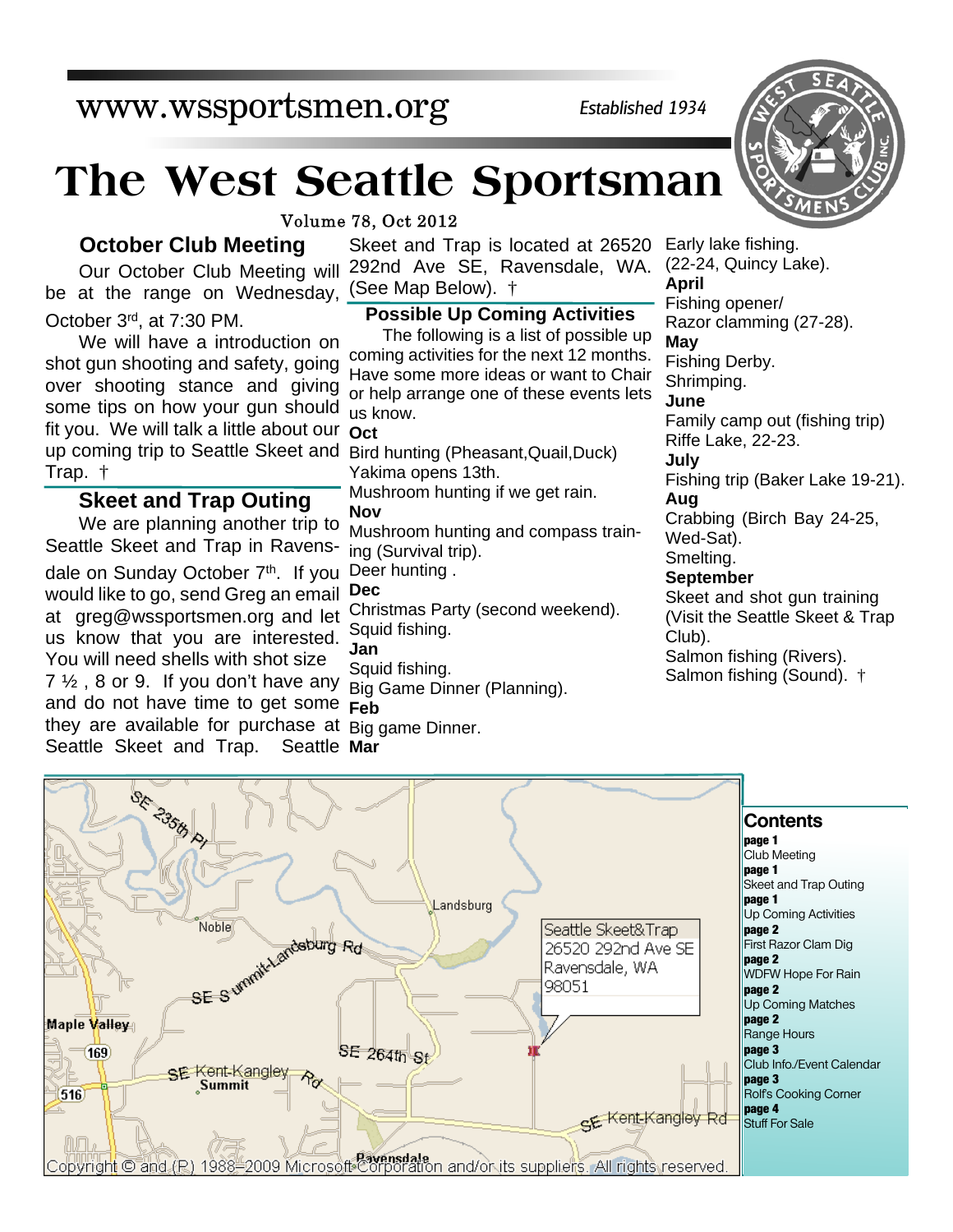#### **First Razor-Clam Dig of the Season Tentatively Scheduled Next Month**

OLYMPIA – The Washington Department of Fish and Wildlife (WDFW) has tentatively scheduled a razor-clam dig in mid-October – the first of the fall season – while continuing to accept public comments on future digs.

The first dig of the season will get under way Oct. 13 at four ocean beaches, provided upcoming marine toxin tests show the clams are safe to eat.

WDFW will announce final approval of that plan about a week before the dig is set to start, said Dan Ayres, WDFW's coastal shellfish manager.

"We're still in the process of determining additional fall and winter digging opportunities, but from license vendors around we wanted to give people a chance to start making plans for October," said Ayres, noting that WDFW will announce additional razor-clam digs later that month.

Proposed digging days and evening low tides for beaches tentatively scheduled to open in October are:

• Oct. 13 (Saturday), 5:41 pm, (+0.3 ft.); Long Beach, Twin Harbors, Copalis, Mocrocks

• Oct. 14 (Sunday), 6:26 pm, (-0.5 ft.); Long Beach, Twin Harbors, Copalis, Mocrocks

• Oct. 15 (Monday), 7:11 pm, (-1.1 ft.); Long Beach, Twin **Harbors** 

• Oct. 16 (Tuesday), 7:57 pm, (-1.5 ft.); Twin Harbors

Oct. 17 (Wednesday), 8:44 pm, (-1.6 ft.); Twin Harbors

• Oct. 18 (Thursday), 9:34 pm, (-1.4 ft.); Twin Harbors

"Low tides will occur relatively late in the day, so diggers need be prepared for darkness during evening digs in the fall," Ayres said.

All diggers age 15 or older must have an applicable 2012- 13 fishing license to harvest razor clams on any beach. Licenses, ranging from a threeday razor clam license to an annual combination fishing license, are available on WDFW's website at https://fishhunt.dfw.wa.gov and the state.

Under state law, each digger can take 15 razor clams per day, and must keep the first 15 clams they dig to prevent wastage. Each digger's clams must be kept in a separate container. Meanwhile, WDFW will continue to accept public comments through Oct. 9 on digging days and other management options for the upcoming razor clam season. For more information, check the department's website at

http://wdfw.wa.gov/fishing/shell fish/razorclams/seasons\_set.ht ml. †

# **Hunters, Anglers, Firefighters Hope For Rain in the Forecast**

Some of Washington's most popular hunting seasons get under way in October, when hunters take to the field for deer, ducks, geese and other game birds. But state wildlife managers caution that persistent wildfires could make planning a hunt more challenging than usual in some areas of the state.

"Hunters need to keep a close eye on the fire reports and road closures, particularly in areas of central Washington," said Matt Monda, a regional manager for the Washington Department of Fish and Wildlife (WDFW) based in Ephrata. "The situation calls for an extra amount of caution and preparation at least until the rain moves in."

In late September, WDFW closed three wildlife areas managed by the department in central Washington - Colockum, Quilomene and Whiskey Dick - but reopened them several days later after the immediate danger had passed.

Monda reminds hunters and others going afield that campfires are still prohibited - and some other activities restricted - on all lands owned or managed by WDFW. A notice of those restrictions, posted at

http://wdfw.wa.gov/news/sep1812b/ , includes links to updates issued by the U.S. Forest Service, the state Department of Emergency *Continued on page 4*

**Up coming Small bore & Air Matches Dates Place Match Name Point of Contact Sept 8-9 Tacoma State Conventional Prone C'ship Crossman** Tacoma State Conventional Prone C'ship Crossman Sept 22-23 Tacoma Schutzenfest/Outdoor Int'l C'ship Crossman Nov 3-4 Olympia State Indoor Int'l 3-P C'ship Crossman Nov 17 Puyallup JORC (West) Shellenberger Dec 1 Olympia JOARC (West) Crossman **Range Hours and Activity** Monday - Small Bore - 6:00 PM, Tuesday - Rifle League, - 6:00 PM Wednesday - Juniors - Contact Joe Matter joe@vashonjrc.com for Junior information and shooting times. Cost: Adult members \$2.00, non- members \$4.00, Juniors \$2.00.

Volume 78, Oct 2012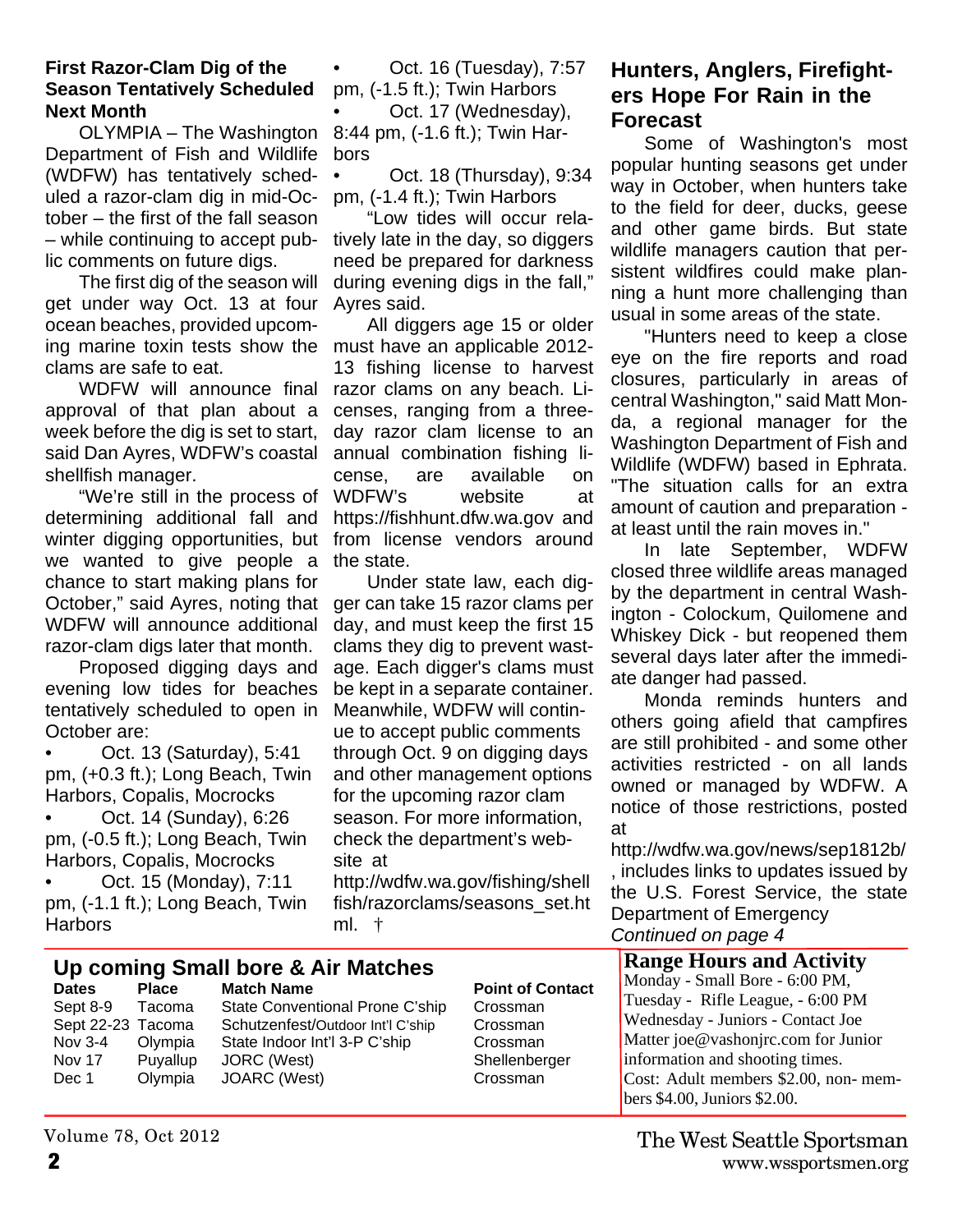# **The West Seattle Sportsmen's Club**

**Sponsors of the Roger Dahl Rifle Training Range**

President – Greg Boyd 206-818-4469 Eric Iwamoto Frank Novito<br>
Vice Pres. – Rick Robbins Richard George Roz & Jerry Mascio Vice Pres. – Rick Robbins Richard George Secretary – Tony Olszewski 425-226-5643 Tom Kocir Treasurer – Cam Robison<br>Rec. Sec. – Brian Dunham

**OFFICERS TRUSTEES LIFE TIME MEMBERS**

Contact us at: info@wssportsmen.org

# Rolf's Cooking Corner

# **Spare Rib Combination**

2 lbs. spare ribs Salt and pepper 1 tbsp. fat 1 medium onion minced 2 tbsp. barbecue sauce 1 can tomato soup 4 or 5 large potatoes peel and cut in half

Method: Cut spare ribs in serving pieces. Season with salt and pepper. Heat Preasure Cooker, add fat. Sear ribs in fat until golden brown. Sprinkle with minced onion. Pour tomato soup and barbecue sauce over ribs. Place pota-



sure. Cook 15 minutes. Cool cooker at once. Serve.



Oct 3rd - Club Meeting Oct 6th - Quail Hunting Opens Eastern WA Oct 13th - Quail & Pheasant Opens on Yakima Nations Land Oct 20th - Pheasant Hunting Opens Eastern WA Oct 24th - Board Meeting Nov 7th - Club Meeting Nov 21st - Board Meeting

**E v e n t s C a l e n d a r**

If you have any ideas for programs to have at the club meetings or any good outing ideas let one of the Officers or Trustees know. You may contact us at: info@wssportsmen.org

| <b>MEMBERSHIP APPLICATION</b><br><b>New</b><br><b>WEST SEATTLE SPORTSMEN'S CLUB</b>                                                                                                                                                                                                                            |                                                                 | <b>Renewal</b>      |
|----------------------------------------------------------------------------------------------------------------------------------------------------------------------------------------------------------------------------------------------------------------------------------------------------------------|-----------------------------------------------------------------|---------------------|
|                                                                                                                                                                                                                                                                                                                | <b>Date</b>                                                     |                     |
| for membership in the WEST SEATTLE SPORTSMEN'S CLUB and tender herewith the sum of \$________ in<br>payment of one year's dues.                                                                                                                                                                                |                                                                 |                     |
| "I solemnly swear that I will abide by the Constitution and By-Laws of the West Seattle Sportsmen's Club and<br>help in its up-building and I will not willfully disobey the Game Laws wherever I fish or hunt. I will always be<br>a true sportsman both in the field and to my brother members at all times. |                                                                 |                     |
|                                                                                                                                                                                                                                                                                                                |                                                                 |                     |
| Street Address New York Changes and Street Address                                                                                                                                                                                                                                                             | If you would like to<br>receive the Club<br>newsletter by email |                     |
|                                                                                                                                                                                                                                                                                                                | check here.                                                     |                     |
| Phone Reserves and Phone Reserves and Phone Reserves and Phone Reserves and Phone Reserves and Phone Reserves                                                                                                                                                                                                  |                                                                 |                     |
|                                                                                                                                                                                                                                                                                                                |                                                                 |                     |
| (New Only)                                                                                                                                                                                                                                                                                                     |                                                                 |                     |
| The West Seattle Sportsman                                                                                                                                                                                                                                                                                     |                                                                 | Volume 78, Oct 2012 |

www.wssportsmen.org **3** The West Seattle Sportsman